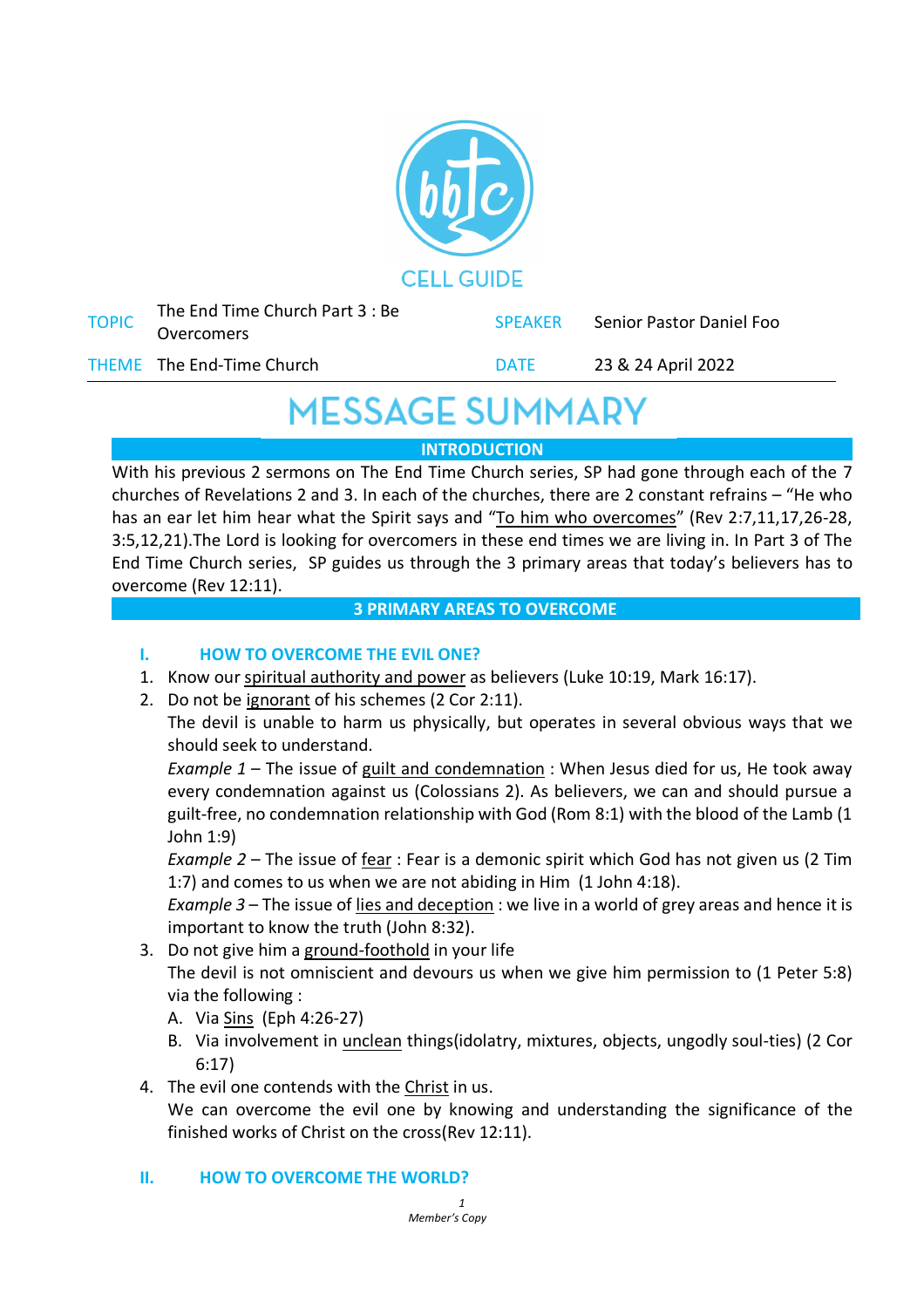There are 2 major areas in the world to overcome :

- 1. Trouble in the world (1 John 5:19) There is trouble in the fallen world(Rom 3:23) - we can overcome by being rooted to the Word and connected to the Holy Spirit (1 John 5:4-5) and being very detailed and specific in our communication with God
	- (2 Chronicles 20 Lessons from Jehoshaphat)
	- A. Focus on the Lord more than the problem
	- B. Guard the heart from hardening from disappointments
	- C. Recall the faithfulness of God in our lives
	- D. Acknowledge your weakness vis-à-vis the problem
	- E. Magnify the Lord in thanksgiving, prayer and worship
	- F. Act with the wisdom and guidance of the Holy Spirit and godly counsel (James 1:5,3:17)
	- G. Persevere by standing on the promises of God (Rom 8:28, Gen 50:20, Rom 15:13)
- 2. Love of the world

The devil will attempt to lure us with the things of the world(1 John 2:16) just like he did with Jesus (Luke 4:5-7).

- A. The lust of the eyes is what we see that leads to every imagination in our hearts and minds to crave for them. Receiving the Father's love is key to supply our needs and to overcome it.
- B. The lust of the flesh is what we actually experience in our lives from the lust of the eyes – receiving the Father's love is key to our satisfaction in life to overcome it.
- C. The price of life is all about our significance and self-esteem which we seek from human relationships, power connections etc.

The Spirit of the world contends with the Father's Love. We overcome the world by walking as sons of God, not orphans (Rom 8:14)

#### **III. HOW TO OVERCOME THE SELF-LIFE?**

- 1. We need to understand spiritual life (Gal 2:20)
- 2. We need to learn how to live by the Spirit (Gal 5:17, Gal 5:16,18.25, Rom 8:5-6, Eph 4:22- 24)

#### **CONCLUSION**

In this life, we as believers will have troubles to overcome. As long as we know and stand on the finished works of Christ on the cross, walk as sons of God and be in the Spirit, we can overcome the evil one, the world and the flesh. (John 16:33)